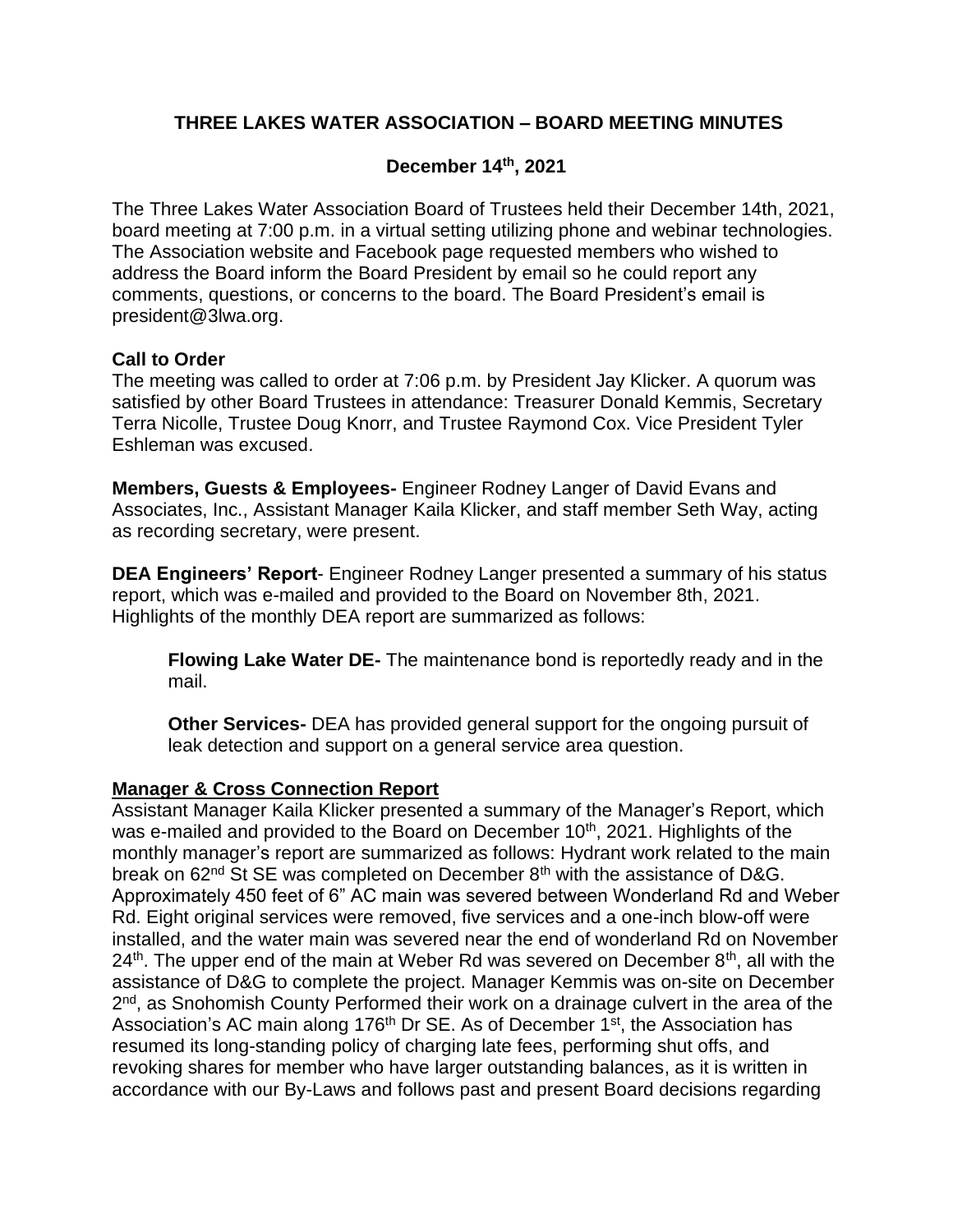monies owed to the corporation. A letter was enclosed within the October billing to notify the membership that these activities would resume as of December  $1<sup>st</sup>$  and staff has been communicating with members who have larger outstanding balance, in order to reiterate this message, collect payment, and reduce amounts owed. Work continues with our Core & Main representative on implementing the meter reading handheld upgrade. Manager Kemmis has signed the quote to upgrade the software module for our billing software to be compatible with the handheld software and returned the signed quote to Creative Technologies. DEA has completed the water system map update. Our Premera health insurance has been renewed for 2022.

## **Approval of November 9 th Board Meeting Minutes**

*Motion made by Trustee Doug Knorr to approve November's Minutes, seconded by Secretary Terra Nicolle. The motion passes.*

# **Officers Reports**

**Treasurer Report and Pay Bills-** Manager Donald Kemmis presented a summary of the treasurer report. The financial report was prepared and distributed to the Board summarizing the financial position through December 14<sup>th</sup>, 2021 (attached). Total funds on hand are \$1,296,410.90. Two transfers were made, one for \$95,000.00 to cover the bills from the KeyBank account and the other for \$6,000.00 to bring the balance of one of the Associations capital accounts down below the FDIC limit. Reports were provided for the past month's expenses, prepaid invoices, and payroll summary. Checks were presented to be signed once authorized by the board.

> Current Financial Info General Funds- \$441,046.21 Capital- \$785,643.50 Reserve- \$69,721.19 Total Expenses- \$84,744.21

Funds were transferred to the Standpipe, Pump House, and Mero restricted accounts.

*Motion made by Trustee Doug Knorr to approve payment of the bills as presented, seconded by Secretary Terra Nicolle. The motion passes.*

**President-** Signed a few share transfers.

**Vice President-** Absent.

**Secretary-** Signed the updated cover letter for new members and signed a few share transfers.

# **Old Business**